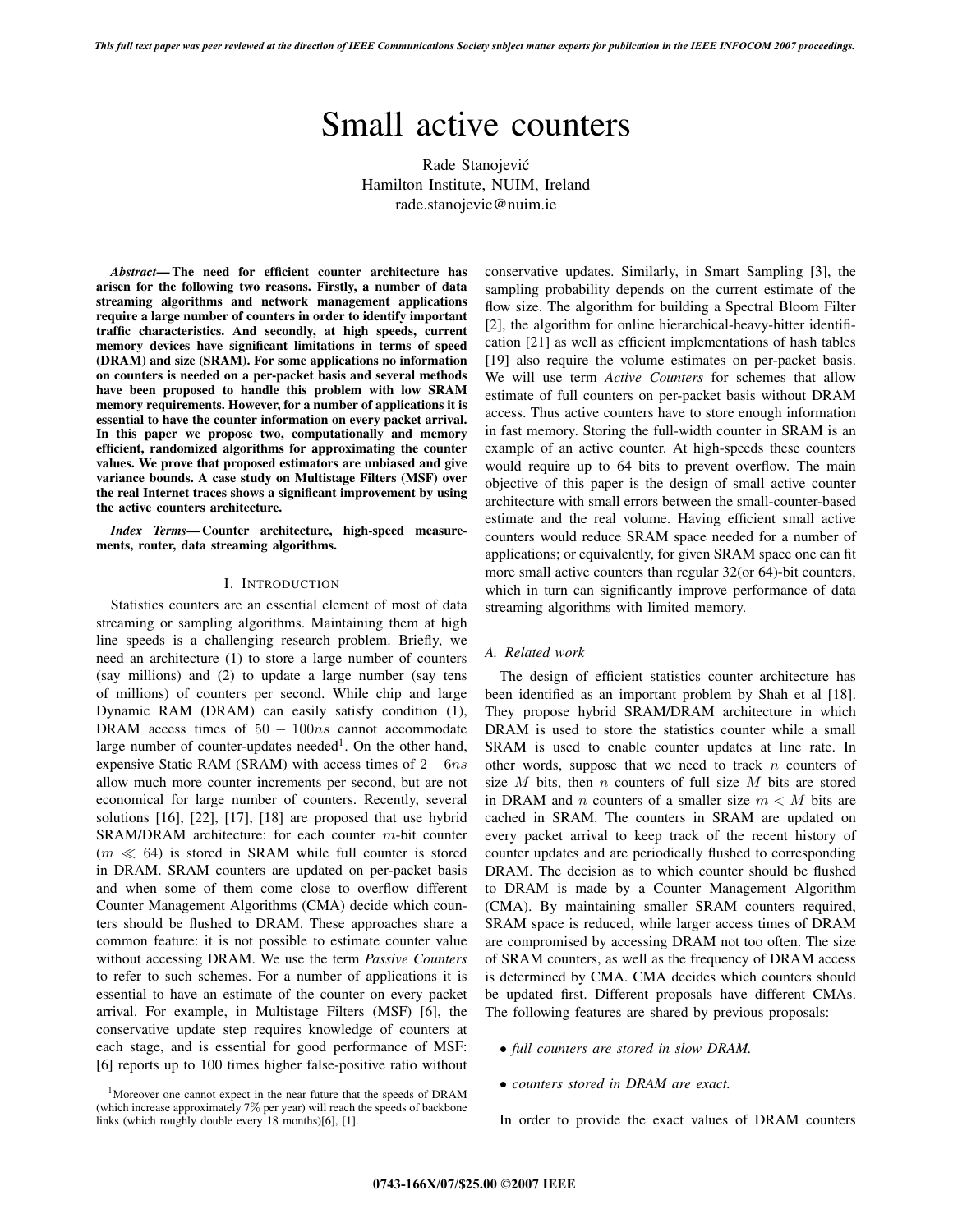CMA must ensure that no SRAM counter overflows before updating to DRAM.

Shah et al [18] propose a CMA called Largest Counter First (LCF). In LCF, SRAM counter with the largest value is flushed to DRAM. LCF is difficult to implement at high speeds for the following two reasons. First, LCF requires a large amount of control memory: while LCF SRAM counters are 9 bits wide control memory can take up to 20 bits per counter. Second, LCF requires finding the largest of  $n$  counter values which is the main performance bottleneck of LCF.

In order to reduce control memory consumption of LCF and expensive search for the largest counter value, Ramabhadran and Varghese [16] proposed a new CMA called Largest Recent with threshold T,  $LR(T)$ . Briefly,  $LR(T)$  tracks the list of counters with values greater than the threshold  $T$  and makes the decision as to which SRAM counter should be flushed to DRAM using only this list. By doing this, the computational complexity of LCF is significantly reduced, while the usage of the efficient data structure called aggregated bitmap requires only 2 bits per counter devoted for the control memory. Compared to LCF (that consumes 29 bits per counter)  $LR(T)$ requires only 11 bits per counter.

Roeder and Lin [17] developed an extension to LCF and  $LR(T)$  to reduce the memory requirements for nonuniform traffic patterns. Namely, if the frequency of updating fast memory counters is not uniform over counters, then allocating more bits to SRAM counters with more frequent updates would reduce the number of DRAM accesses; therefore the amount of fast memory space needed for storing recent history counters can be reduced. They propose multiple levels of fast memory instead of one: one level of SRAM and one or more levels of CAM (Content Addressable Memory) for storing the partial counter values. Their enhancement can reduce the amount of equivalent fast memory storage up to 28%.

A recent paper by Zhao et al [22] removed the basic design objective of previous approaches that does not allow SRAM-counter overflows. The key observation is, assuming that SRAM counters are large enough, counter overflows occur rarely enough so that a small buffer for storing this overflowed counters would be sufficient to allow the exact tracking of DRAM counters with extremely low probability of data loss<sup>2</sup>. The implementation of their proposal requires  $l(\mu) = \lceil \log_2(\frac{1}{\mu}) \rceil$  bits for SRAM counters, and  $\epsilon < 1$  (say 0.01) bits per counter for buffer that keep track of overflowed 0.01) bits per counter for buffer that keep track of overflowed counters. Here  $\mu$  represents the ratio between the access times of SRAM and DRAM. For currently available SRAM/DRAM devices,  $\mu$  is in the range [1/50, 1/10] which implies  $l(\mu) \in$  $\{4, 5, 6\}$ . We believe that the multilevel SRAM/CAM/DRAM architecture, similar to those proposed in [17], can further reduce equivalent fast memory storage, but this is out of scope of the present paper.

## *B. Our contributions*

The current proposals for efficient counter statistics architecture belong to class that we call passive counters: full counter information is stored in DRAM, and it is not possible to estimate the full counter value without accessing DRAM. While for many applications passive counters are good enough [11], [12], for a number of applications need for full counter value, or its estimate, is required on per-packet basis [6], [2], [3], [21]. In these cases, at high speed links (say 10Gbps or more), it is necessary to have enough information for estimation of full counter based on information stored in the fast memory. The design of efficient active counter architecture is the main concern of this paper.

Briefly, the main contributions of this paper are the following:

• Two active counter architecture schemes, SAC and HAC, are proposed that have small per counter memory requirements, yet small expected error.

• The proof of unbiasedness of presented estimators and the analysis of the expected error.

• The framework for the resource control of SAC and HAC, and a demonstration of the potential benefit of proposed solutions is presented in a case study done with Multistage filters over real Internet traces.

Both of our schemes are randomized and therefore give the estimate of total traffic rather than the exact values. Our first scheme called SAC use only SRAM memory, with  $m$  bits per counter devoted for tracking values in range  $[0, 2^M]$  where  $M > m$ . The standard error of this scheme is proportional to  $\frac{1}{\sqrt{2^k+2^{k-r}}}$ , for some  $r < k < m$ . In order to reduce the error we developed the second scheme called HAC which uses hybrid SRAM/DRAM architecture. In HAC the main counter information is stored in SRAM, while DRAM is used for storing augmenting counters which are used to reduce the standard error. Our analysis shows that if  $\eta$  is the relative frequency of accessing of DRAM, and  $\hat{c}$  the estimate of the counter, then the standard error of HAC is proportional to  $\frac{\eta}{\sqrt{c}}$ (which can be substantially smaller for large counter values).

We argue that in applications of statistics counters for firewall support, intrusion detection, performance monitoring, flow control, packet schedulers, load balancing or traffic engineering, no need for exact counters exist. We believe that small errors (of say  $1\%$ ) are acceptable, so that all reasons for design of existing passive counters apply to active counter architecture as well. We also believe that storing counter information in on-chip SRAM can be beneficial for remote monitoring/control as it would reduce latency of SMNP queries at heavily utilized network processors that usually have low priority (and therefore high latency).

Throughout this paper we use the following notation. For a real number x: by |x| we denote the largest integer not greater than x by  $\lceil x \rceil$  we denote the smallest integer not less than x and by  $\{x\} = x - |x|$  we denote the residuum of x modulo

<sup>2</sup>To quote[22] "However, in practice there is no need to worry about this probability, since it can be made so small that even if router operates continuously for billions of years (say from Big Bang to now)), the probability that a single loss of increment happens is less than 1 over a billion".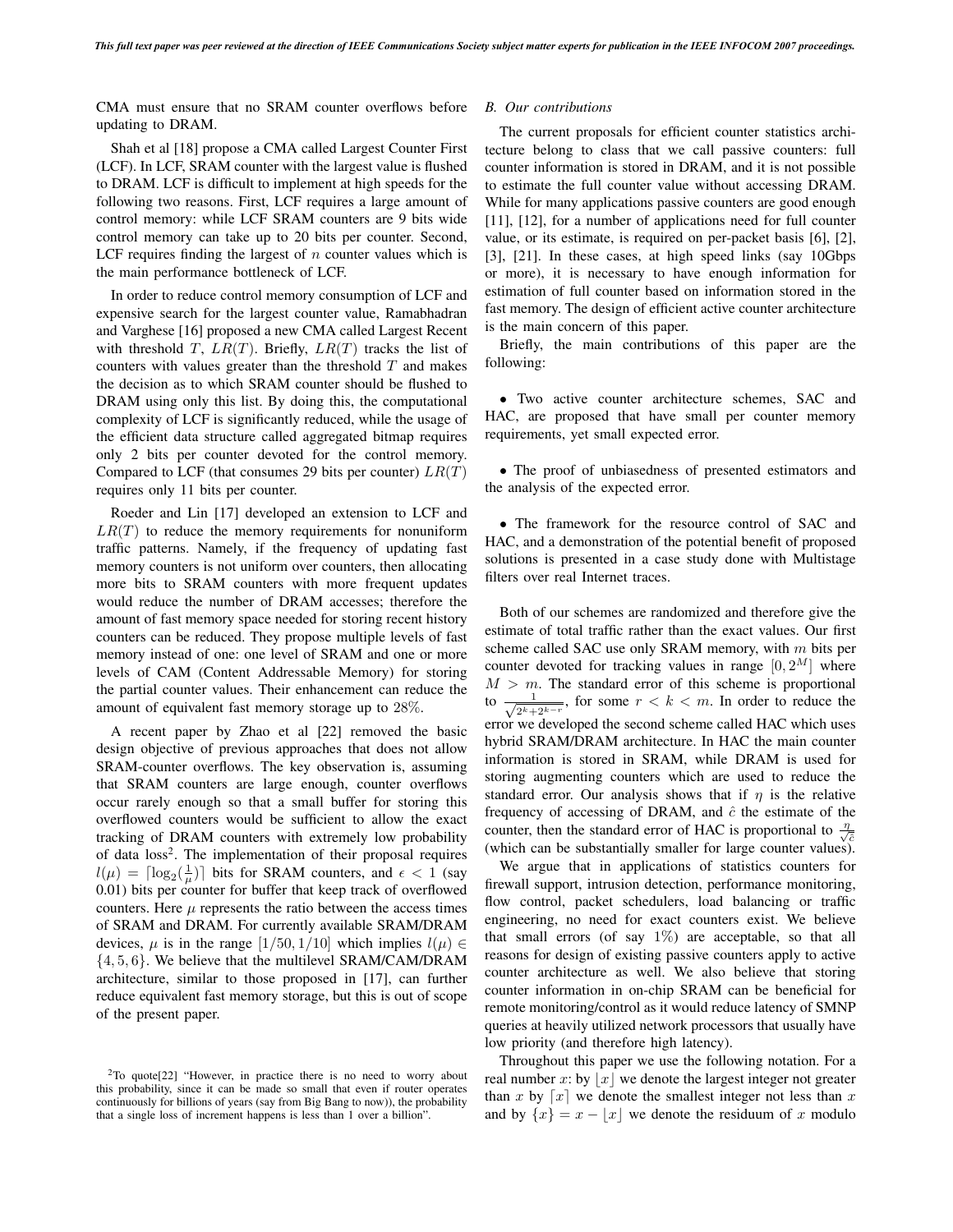```
1 UpdateCounter(i, inc)<br>2 A[i] = A[i] + (-1)^{i}2 A[i] = A[i] + \lfloor \frac{inc}{2^{r \cdot mode[i]}} \rfloor<br>3 With probability {\frac{inc}{2^{r \cdot mode[i]}}}: A[i] = A[i] + 14 if A[i] > 2^k5 mode[i] = mode[i] + 1;<br>
6 p = {\frac{A[i]}{2^r}};7 A[i] = \lfloor \frac{A[i]}{2^r} \rfloor;8 With probability p: A[i] = A[i] + 1;9 endif<br>10 if mc10 if mode[i] == 2^l<br>11 RenormalizeCou
              11 RenormalizeCounters(r)
12 r = r + 1;<br>13 endif
         13 endif
14 Initialize()<br>15 r = 1:
15 r = 1;<br>16 model16 model[i] = 0;<br>
17 A[i] = 0;A[i]=0;18 RenormalizeCounters(r)<br>19 for s = 1:n19 for s = 1:n<br>20 old mode
20 old-mode = mode[i];<br>21 model[i] = [model[i].
21 mode[i] = \lceil mode[i] \cdot \frac{r}{r+1} \rceil;<br>
22 r_1 = mode[i] \cdot (r+1) - old\_mode \cdot r;23 p = {\frac{A[i]}{2^{r_1}}};24 A[i] = \lfloor \frac{A[i]}{2^{r_1}} \rfloor;25 With probability p: A[i] = A[i] + 1;<br>26 endfor
           endfor
```
Fig. 1. The pseudocode of SAC.

1.

## II. SIMPLE ACTIVE COUNTERS (SAC) SCHEME

Suppose that we have  $q \cdot n$  bits of SRAM allocated for n counters. Let  $V_i$  be real value of counter i. Our goal is to develop scheme that estimates  $V_i$  using only q bits of SRAM memory. Our scheme works as follows. We divide the available  $q$  bits of the *i*-th SRAM counter in two parts: *l*-bit exponent part that we call  $model[i]$ , and the k-bit estimation part  $A[i]$ . We use the estimator

$$
\hat{V}_i = A[i] \cdot 2^{r \cdot mode[i]} \tag{1}
$$

Here  $r$  is the global parameter, and is determined by scale over which this set of counters run. To update  $A[i]$  we use a randomized scheme. Suppose that we need to increment the counter i by value inc. If  $inc \geq 2^{r \cdot mode[i]}$  then we first increment  $A[i]$  by  $\lfloor \frac{inc}{2r \mod{[i]}} \rfloor$  and then increment  $A[i]$  by 1 with probability given by normalized value of the residue:  $\frac{1}{2r \cdot model[i]}(inc - \lfloor \frac{inc}{2r \cdot model[i]} \rfloor \cdot 2^{r \cdot model[i]})$ . Similarly, for  $inc <$  $2^{r \cdot model[i]}$  we increment  $A[i]$  by 1 with probability  $\frac{inc}{2^{r \cdot model[i]}}$ .<br>The pseudocode of the scheme is given in Figure 1. Report

The pseudocode of the scheme is given in Figure 1. Renormalization step moves counters to a higher scale:  $r = r + 1$ .

Initially, we statically divide the available memory of  $q$  bits in two parts of size l and k such that  $l + k = q$ . How to chose "right" allocation pair  $(k, l)$  depends on various factors, and we will discuss this in detail in Section V.

The analysis from Section IV shows that the standard error of the scheme is approximately proportional to  $\sqrt{2^{k}+2^{k-r}}$ This error can be substantial for very small  $k$ . Intuitively, for large counters, the frequency of updates is very small, which implies the large variance of the background estimator. In the next section we present the architecture that will use augmenting DRAM counters to reduce the variance of estimators.

```
1 UpdateCounter(i, inc)<br>2 if \frac{inc}{c} > \frac{1}{c}2 if \frac{inc}{2^{r \cdot mode[i]}} > \frac{1}{\eta}3 \hat{A}[i] = \hat{A}[i] + \left(\frac{inc}{2^{r \cdot mode[i]}}\right]<br>
4 With probability \{\frac{inc}{2^{r \cdot mode[i]}}\}: A[i] = A[i] + 1<br>
5 else
 6 With probability \frac{1}{n} do
7 B[i] = B[i] + inc;8 if B[i] \geq \frac{2^{r} \cdot mode[i]}{n};
8 if B[i] \ge \frac{2^{r \cdot mod e[i]}}{A[i] = A[i] + 1;}10 B[i] = B[i] - \frac{2^{r \cdot mode[i]}}{n};11 endif
12 enddo
13 endelse
14 if A[i] > 2^k<br>15 mode[i] =mode[i] = mode[i] + 1;16 B[i] = RandomUniform[0, \frac{2^{r \cdot mode[i]}}{n}]17 p = {\frac{A[i]}{2r}\atop -{2r \choose 2r}};<br>
18 A[i] = \frac{A[i]}{2r};<br>
19 With probability p: A[i] = A[i] + 1;
20 endif
21 if mode[i] == 2^l<br>22 RenormalizeCou
22 RenormalizeCounters(r)<br>23 r = r + 1;
\begin{array}{ll} 23 & \quad r = r+1; \\ 24 & \quad \mbox{endif} \end{array}endif
25 Initialize()<br>26 r = 1:
26 r = 1;<br>27 mode27 mode[i]=0;<br>
28 A[i]=0;28 A[i] = 0;<br>
29 B[i] = 0;30 RenormalizeCounters(r)<br>31 for s = 1:n31 for s = 1:n<br>32 old mode
32 old_model = mode[i];<br>33 model[i] = [model[i].
 33 mode[i] = [mode[i] \cdot \frac{r}{r+1}];<br>34 r_1 = mode[i] \cdot (r+1) - old-mode \cdot r;35 p = {\frac{A[i]}{2^{r_1}}}_{;}<br>
36 A[i] = {\frac{A[i]}{2^{r_1}}}];<br>
37 With probability p: A[i] = A[i] + 1;<br>
38 B[i] = RandomUniform[0, \frac{2^{(r+1)} \cdot mode[i]}{n}];
39 endfor
```
Fig. 2. The pseudocode of HAC.

#### III. HYBRID ACTIVE COUNTERS (HAC) SCHEME

Suppose again that we have  $q$  bits per counter in SRAM, divided in two parts with sizes of k  $(A[i])$  and l  $(model[i])$ bits. Assuming knowledge of the full counter value  $V_i$ , setting  $A[i]$  to  $round(\frac{V_i}{2r \cdot mode[i]})$  would imply the lowest errors under this circumstances. However, knowledge of the exact value V. this circumstances. However, knowledge of the exact value  $V_i$ does not exist, so we have to find other ways to capture the top  $k$  bits of  $V_i$ . As we noticed, purely SRAM solution exhibit  $\overline{O(\frac{1}{\sqrt{2}k})}$  errors. This is due to high variance of the background<br>estimators. To illustrate this, consider the following example: estimators. To illustrate this, consider the following example: scale  $r = 2$ ,  $mode[1] = 5$ , with all increments equal to 1. In this setting,  $A[i]$  is incremented by 1 with probability  $2^{-10}$ . Suppose that the counter  $V_i$  updates come with a rate of 1 per unit of time, this means that the time between the two consecutive  $A[i]$  increments is given by the geometric random<br>variable  $G(n_0)$ , with  $n_0 = 2^{-10}$ . The expected value of  $G(n_0)$ . variable  $G(p_0)$ , with  $p_0 = 2^{-10}$ . The expected value of  $G(p_0)$ <br>is  $1/p_0 = 1024$  while the variance of  $G(p_0)$  is  $\frac{1-p_0}{2} \approx 2^{20}$ is  $1/p_0 = 1024$ , while the variance of  $G(p_0)$  is  $\frac{1-p_0}{p_0^2} \approx 2^{20}$ . Suppose now that we have available additional memory which can be accessed only occasionally, say once in 16 time units on average. Let  $B[i]$  be the additional memory space and in the every time unit increment  $B[i]$  by 1 with probability  $p_1 = 1/16$ . By incrementing  $A[i]$  when  $B[i]$  reaches 64, the time between two consecutive  $A[i]$  increments is given by the random variable  $Z_1$  which is sum of 64 i.i.d. geometric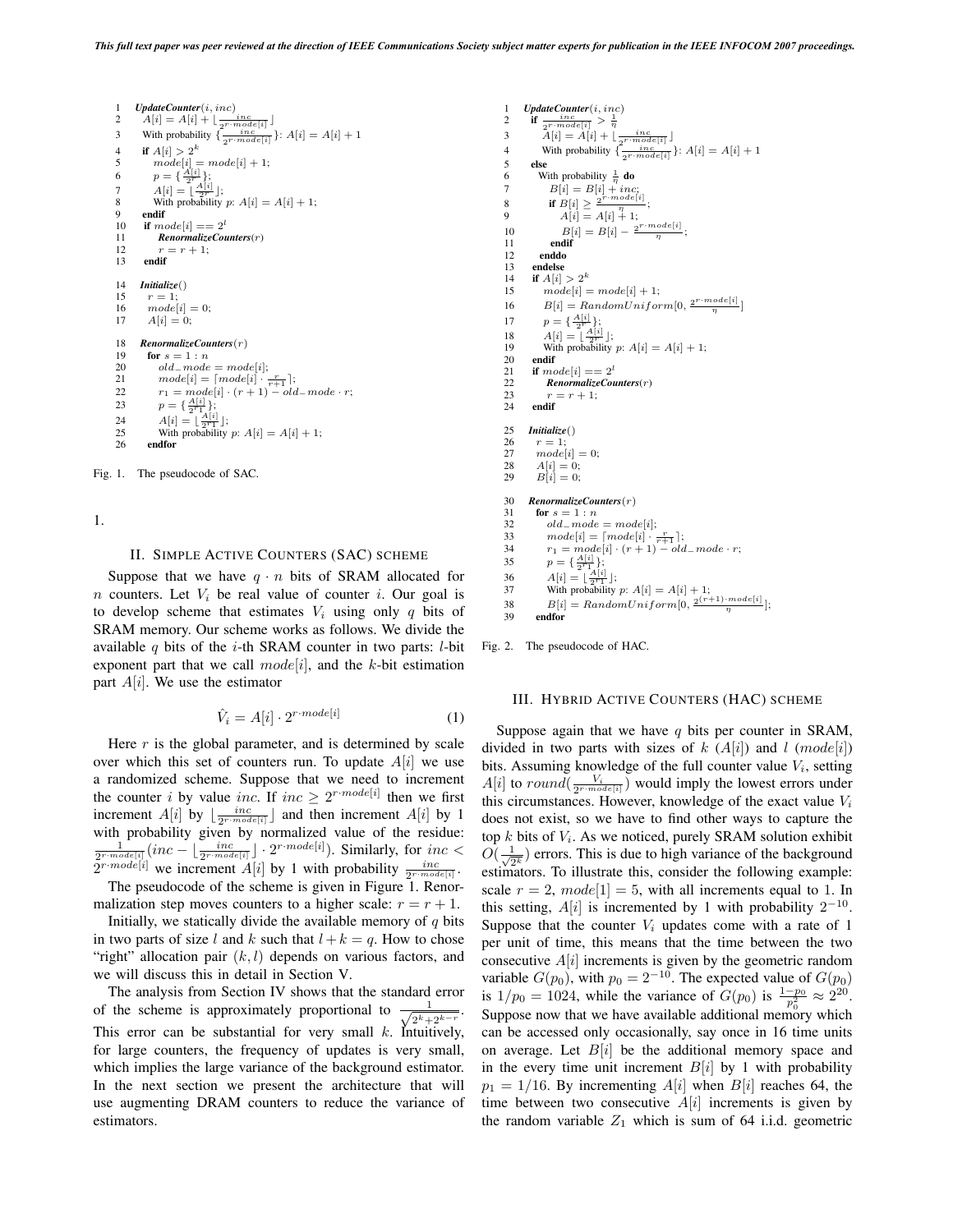random variables  $G(p_1)$ . The expected value of  $Z_1$  is 64 $\cdot \frac{1}{p_1} = 1024$ , while the variance of  $Z_1$  is 64 $\cdot \frac{1-p_1}{p_1^2} \approx 2^{14}$ , which is approximately  $2<sup>6</sup>$  times smaller than in the case without additional memory. We can think of  $B[i]$  as of additional counters stored in the slower DRAM with rare accesses.

Our second scheme HAC formalizes the reasoning from the simple example presented above. The basic SRAM architecture is the same as in SAC: a memory of  $n \cdot q$  bits; each q bits counter is divided in k bits estimate space  $A[i]$  and l bits  $mode[i]$ . The difference between SAC and HAC is in the way they increment  $A[i]$ . In HAC, each of n counters have a shadow counter in DRAM,  $B[i]$ . Let  $\eta$  be the allowable relative DRAM frequency: every  $\eta$  SRAM accesses we can have one DRAM access. We update  $B[i]$  with probability  $\frac{1}{\eta}$ , and increment  $A[i]$  when  $B[i]$  "overflows".

Figure 2 contains the pseudocode of HAC. For low  $r$  and  $model[i]$  (if statement in line 2 is positive) there is no need for DRAM, which become beneficial only when  $r \cdot model[i]$  is larger.

At low speeds,  $\eta$  can be equal to 1, which means that we can store full counters in DRAM. However, in our case of interest,  $\eta > 1$ , for the moment we will assume that is manually configurable constant. In Section V we will present a possible control strategy for  $\eta$ , that will take into consideration the available system bus and DRAM bandwidth. In the case of constant  $\eta$  no need for the renormalization of DRAM counters  $B[i]$  exists. However, in the case of dynamic  $\eta$ , the renormalization of  $B[i]$  is necessary.

Compared to other existing counter architectures HAC does not have exact counter value, but stores only its estimate. Note a paradigm shift: *the main counter information is stored in SRAM while DRAM is used to store information only from the recent history.*

## IV. ANALYSIS

In this section we provide the analysis of the proposed schemes: SAC and HAC. Throughout this section we concentrate on a single counter, say  $(A[1], mode[1])$ , and denote it with  $(A, mode)$ . Let  $u_1, u_2, \ldots$  be the sequence of increments for counter  $(A, mode)$ . Denote  $V_j = \sum_{s=1}^j u_s$ . For each  $j = 1, 2$  denote by  $A$ ; the *k*-bit random variable  $A$  after  $j = 1, 2, \ldots$ , denote by  $A_j$  the k-bit random variable A after j updates, by  $mode_j$  we denote the random variable mode after j updates, and by  $r_i$  the random variable that determines scale  $r$  after  $j$  updates. In the next theorem we show that the following estimator of  $V_j$  is unbiased:

$$
\hat{V}_j = A_j \cdot 2^{mode_j \cdot r_j}.
$$

*Theorem 1:* The SAC estimator  $\hat{V}_j$  is unbiased:

$$
E[\hat{V}_j] = V_j.
$$
  
(A' mode')

*Proof:* Denote by  $(A_j^j, mode_j^j, r_j^j), (A_j^{\prime\prime}, mode_j^{\prime\prime}, r_j^{\prime\prime})$  and  $mode^{\prime\prime\prime}$  representing mode<sup> $\prime\prime\prime$ </sup> representing  $(A_j'', model_j'', r_j'')$  the values of  $(A, mode, r)$  after execution<br>of the lines 3, 9 and 13 of the SAC algorithm given in Figure of the lines 3, 9 and 13 of the SAC algorithm given in Figure 1 (Recall that index i is omitted, and that  $inc = u_{j+1}$ ). We have that

$$
E[A'_j \cdot 2^{r'_j \cdot mode'_j} | (A_j, mode_j, r_j)] = \left(A_j + \lfloor \frac{u_{j+1}}{2^{r_j \cdot mode_j}} \rfloor \right).
$$

$$
\cdot 2^{r_j \cdot mode_j} + \left\{ \frac{u_{j+1}}{2^{r_j \cdot mode_j}} \right\} \cdot 2^{r_j \cdot mode_j} = A_j \cdot 2^{r_j \cdot mode_j} + u_{j+1}.
$$

Thus

$$
E[A'_j \cdot 2^{r'_j \cdot mode'_j}] = E[A_j \cdot 2^{r_j \cdot mode_j}] + u_{j+1}.
$$
 (2)

After the line 9 is executed, we have that either  $(A''_j, mode''_j, r''_j)$  is equal to  $(A'_j, mode'_j, r'_j)$  or  $mode''_j =$ <br>mode'  $+1$  and  $mode'_{j} + 1$  and

$$
E[A''_j \cdot 2^{r''_j \cdot mode''_j} | (A'_j, mode'_j, r'_j)] = \left\lfloor \frac{A'_j}{2^{r'_j}} \right\rfloor \cdot 2^{r'_j \cdot (mode'_j + 1)}
$$

$$
+ \left\{ \frac{A'_j}{2^{r'_j}} \right\} \cdot 2^{r'_j \cdot (mode'_j + 1)} = A'_j \cdot 2^{r'_j \cdot mode'_j}.
$$
Thus, in both subcases

$$
E[A''_j \cdot 2^{r''_j \cdot mode''_j}] = E[A'_j \cdot 2^{r'_j \cdot mode'_j}]. \tag{3}
$$

Similarly

$$
E[A''_j \cdot 2^{r''_j \cdot mode''_j}] = E[A''_j \cdot 2^{r''_j \cdot mode''_j}]. \tag{4}
$$

Since  $(A_j''', mode_j''', r_j''')$  is equal to  $(A_{j+1}, mode_{j+1}, r_{j+1})$ ,<br>from (2) (3) and (4) we conclude that from  $(2)$ ,  $(3)$  and  $(4)$  we conclude that

$$
E[\hat{V}_{j+1}] = E[A_{j+1} \cdot 2^{r_{j+1} \cdot mode_{j+1}}] =
$$
  

$$
E[A_j \cdot 2^{r_j \cdot mode_j}] + u_{j+1} = E[\hat{V}_j] + u_{j+1}.
$$

Now by a straightforward mathematical induction argument the assertion of the theorem follows.

The following theorem establishes the same result for the HAC.

*Theorem 2:* The HAC estimator  $\hat{V}_j$  is unbiased:

$$
E[\hat{V}_i] = V_i.
$$

 $E[\hat{V}_j] = V_j$ .<br>*Proof:* Similarly, as in proof of Theorem 1 we denote by  $(A'_j, mode'_j, r'_j), (A''_j, mode''_j, r''_j)$  and  $(A'''_j, mode'''_j, r''_j)$ <br>values of  $(A \text{ mode } r)$  after the execution of the lines 13, 20 values of  $(A, mode, r)$  after the execution of the lines 13, 20 and 24 of the HAC algorithm (given in Figure 2) respectively;  $inc = u_{i+1}.$ 

From the proof of the Theorem 1 we have that the relations (3) and (4) are satisfied. Now we prove that relation (2) is satisfied as well. We distinguish two cases:

*1st Case:*  $\frac{u_{j+1}}{2^{r \cdot mode[i]}} > \frac{1}{\eta}$ . Then HAC is identical to SAC and (2) follows.

2nd Case:  $\frac{u_{j+1}}{2^{r \cdot model(i)}} \leq \frac{1}{\eta}$ . First, note that if B is a random variable uniformly distributed in the segment  $[0, a]$  then for any real number x, the random variable  $mod(B + x, a)$  $B + x - a \cdot \lfloor \frac{B+x}{a} \rfloor \in [0, a]$  is also uniformly distributed in  $[0, a]$ . This means that if we initialize the DRAM counter B  $[0, a]$ . This means that if we initialize the DRAM counter B with the uniform distribution, it will remain uniform (in the appropriate segment  $[0, \frac{2^{r_j \cdot mode_j}}{\eta}]$ ) after the updates (line 10). This implies that the probability of  $B + u_{j+1} > \frac{2^{r_j \cdot mode_j}}{r_j}$  is given by  $\frac{u_{j+1}}{2^{r_j \mod r_j}}$ . Thus counter  $A_j$  is incremented by one (line 9) with probability

$$
q_0 = \frac{1}{\eta} \cdot \frac{u_{j+1}}{\frac{2^{r_j \cdot mode_j}}{\eta}} = \frac{u_{j+1}}{2^{r_j \cdot mode_j}}.
$$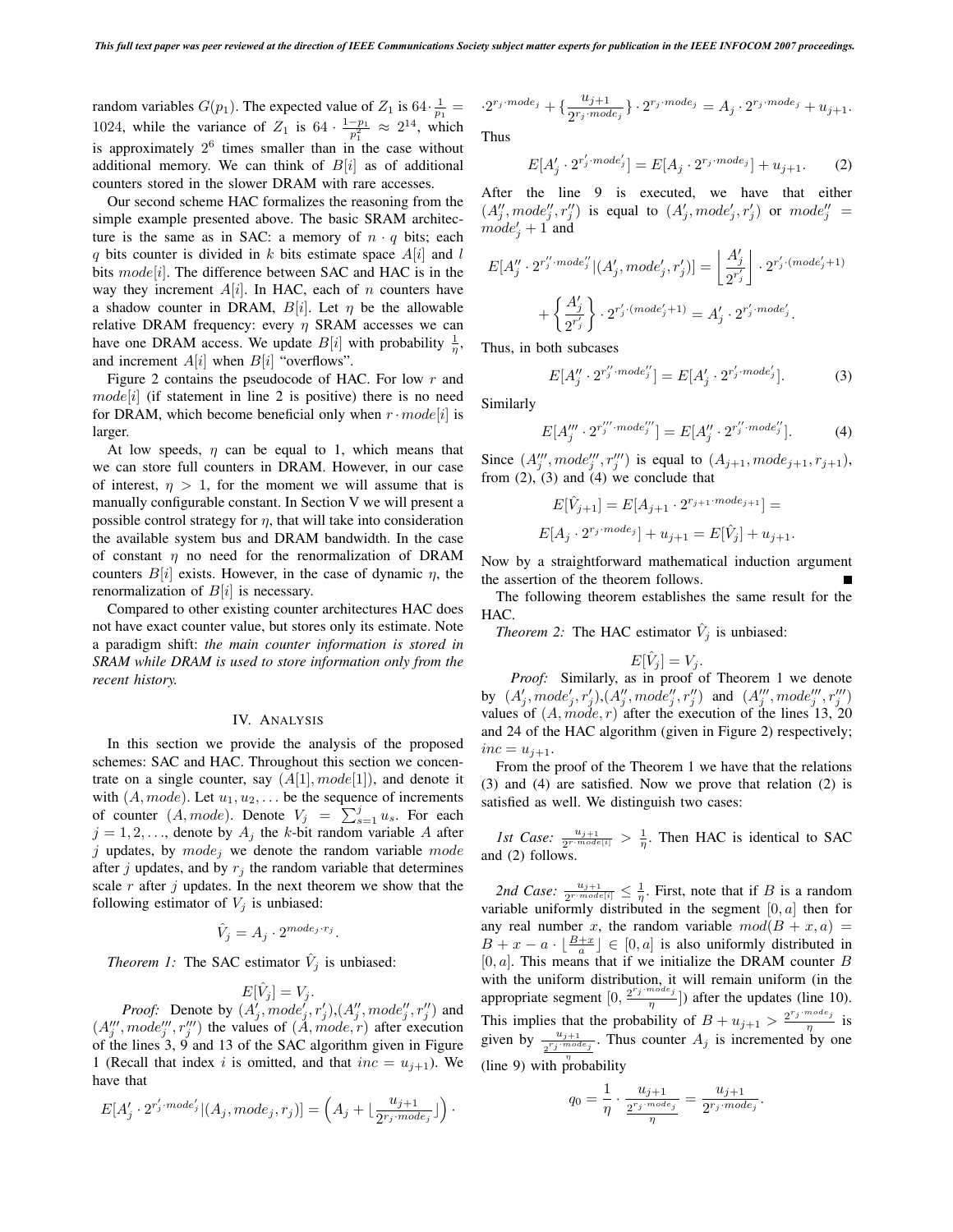Formally

$$
E[A'_j \cdot 2^{r'_j \cdot mode'_j} | (A_j, mode_j, r_j)] = (A_j + q_0) \cdot 2^{r_j \cdot mode_j} =
$$
  
= 
$$
A_j \cdot 2^{r_j \cdot mode_j} + u_{j+1}.
$$

Which implies

$$
E[A'_j \cdot 2^{r'_j \cdot mode'_j}] = E[A_j \cdot 2^{r_j \cdot mode_j}] + u_{j+1}.
$$

#### *A. Variance estimation*

Suppose that a counter runs in scale r and mode  $m > 0$ . Then by definition the value  $A$  of  $k$ -bit counter is in the range  $[2^{k-r}, 2^k - 1]$ . Denote by  $T(A, m)$  the random variable that represents the amount of total traffic needed from the start of counting until the SAC (HAC) counter reaches the state  $(A, m)$ . In this section we evaluate the variance of  $T(A, m)$ , assuming an uniform increment size  $\theta$ .

*Theorem 3:* Suppose that increments to the SAC counter are uniform and given by  $\theta > 0$ . Then, for the random variable  $T(A, m)$  defined above we have:<br> $F^{[T(A, m)]}$ 

and

$$
E[T(A,m)] = A \cdot 2^{rm}
$$
 (5)

$$
Var[T(A, m)] = 2^{k-r} \left( 1 + \frac{2^{2rm} - 1}{2^r + 1} - \theta(2^{rm} - 1) \right) +
$$
  
+(A - 2<sup>k-r</sup>) (2<sup>2rm</sup> - \theta2<sup>rm</sup>). (6)  
*Proof:* Recall that for a geometric random variable<sup>3</sup>

 $G(p): E[G(p)] = \frac{1}{p}$  and  $Var[G(p)] = \frac{1-p}{p^2}$ . For each s denote by  $W(r, s)$  the random variable that represents the amount of traffic needed to make one increment of the counter  $(A, mode)$ when  $mode = s$ . The probability of incrementing the counter  $(A, mode)$  in a single trial is  $p_s = \frac{\theta}{2rs}$ . Therefore, the number<br>of trials before the increment of  $(A \mod p)$  is  $G(n)$  and since of trials before the increment of  $(A, mode)$  is  $G(p_s)$  and since each trial corresponds to  $\theta$  of the total traffic we have

$$
W(s) = \theta G(p_s).
$$

Time from the beginning of counting can be divided in  $m +$ 1 intervals, corresponding to each mode  $s = 0, 1, \ldots, m$ . In mode  $s = 0$  A is incremented  $q_0 = 2^k$  times, for modes  $s = 1, 2, ..., m - 1$ , we have  $q_s = 2^k - 2^{k-r}$  increments,<br>while in mode  $s - m$  until the k-bit counter is 4 the number while in mode  $s = m$  until the k-bit counter is A the number of its increments is  $q_m = A - 2^{k-r}$ . Denote by  $Q(s)$  the total arrived traffic in each of these  $m + 1$  intervals. Now for any  $s=0,1,\ldots,m$ 

$$
Q(s) = \sum_{j=1}^{q_s} W_j(s),
$$

where  $W_i(s)$  is the set of independent identically distributed (i.i.d.) random variables, with distribution given by  $W(s)$ . Therefore:

$$
E[Q(s)] = \sum_{j=1}^{q_s} E[W_j(s)] = q_s \cdot \theta \frac{1}{p_s} = q_s \cdot 2^{rs}.
$$

3Geometric random variable represents the number of Bernoulli trials needed for the first success, when the success of each trial has probability p. and

$$
Var[Q(s)] = \sum_{j=1}^{q_s} Var[W_j(s)] = q_s \cdot \theta^2 \frac{1 - p_s}{p_s^2} = q_s \cdot 2^{2rs} (1 - p_s).
$$

Now  $T(A, m)$  is given by:

$$
T(A,m) = \sum_{s=0}^{m} Q(s).
$$

The expected value of  $T(A, m)$  is now:

$$
E[T(A,m)] = \sum_{s=0}^{m} E[Q(s)] = q_0 + \sum_{s=1}^{m-1} q_s \cdot 2^{rs} + q_m \cdot 2^{rm} =
$$
  
=  $2^k + (2^k - 2^{k-r}) \sum_{s=1}^{m-1} 2^{rs} + (A - 2^{k-r}) \cdot 2^{rm} =$   
=  $2^{k-r} + (2^k - 2^{k-r}) \sum_{s=0}^{m-1} 2^{rs} + (A - 2^{k-r}) \cdot 2^{rm} =$ .  
=  $2^{k-r} + (2^k - 2^{k-r}) \frac{2^{mr} - 1}{2^r - 1} + (A - 2^{k-r}) \cdot 2^{rm} = A \cdot 2^{rm}$ .

And the variance

$$
Var[T(A, m)] = \sum_{s=0}^{m} Var[Q(s)] = q_0 + \sum_{s=1}^{m-1} q_s \cdot 2^{2rs} (1 - p_s) +
$$
  
+ $q_m \cdot 2^{2rm} (1 - p_m) = 2^k + (2^k - 2^{k-r}) \sum_{s=1}^{m-1} \cdot 2^{2rs} (1 - \frac{\theta}{2^{rs}}) +$   
+ $(A - 2^{k-r}) \cdot 2^{2rm} (1 - \frac{\theta}{2^{rm}}) = 2^{k-r} +$   
+ $(2^k - 2^{k-r}) \sum_{s=0}^{m-1} \cdot (2^{2rs} - \theta 2^{rs}) + (A - 2^{k-r}) \cdot (2^{2rm} - \theta 2^{rm}) =$   
=  $2^{k-r} + 2^{k-r} (2^r - 1) (\frac{2^{2mr} - 1}{2^{2r} - 1} - \theta \frac{2^{mr} - 1}{2^r - 1}) +$   
+ $(A - 2^{k-r}) \cdot (2^{2rm} - \theta 2^{rm}),$ 

and (6) follows.

With  $\delta(T(A, m))$  we denote the *Coefficient of variation*:

$$
\delta(T(A,m)) = \sqrt{E\left[\left(\frac{T(A,m) - A2^{rm}}{A2^{rm}}\right)^2\right]} = \sqrt{\frac{Var[T(A,m)]}{(E[T(A,m)])^2}}
$$

The following corollary characterizes the asymptotic behaviour of  $\delta_{SAC}(T(A,m))$  at the beginning of mode m:  $A = 2^{k-r}$ .

*Corollary 1:* For SAC counters at the beginning of mode  $m(A = 2^{k-r})$ :

$$
\delta_{SAC}^2(T(A,m)) = \frac{1}{2^{k-r+2rm}} \left( 1 + \frac{2^{2rm} - 1}{2^r + 1} - \theta(2^{rm} - 1) \right). \tag{7}
$$

When  $r \cdot m$  is large:

$$
\delta_{SAC}(T(A,m)) \approx \sqrt{\frac{1}{2^k + 2^{k-r}}}.
$$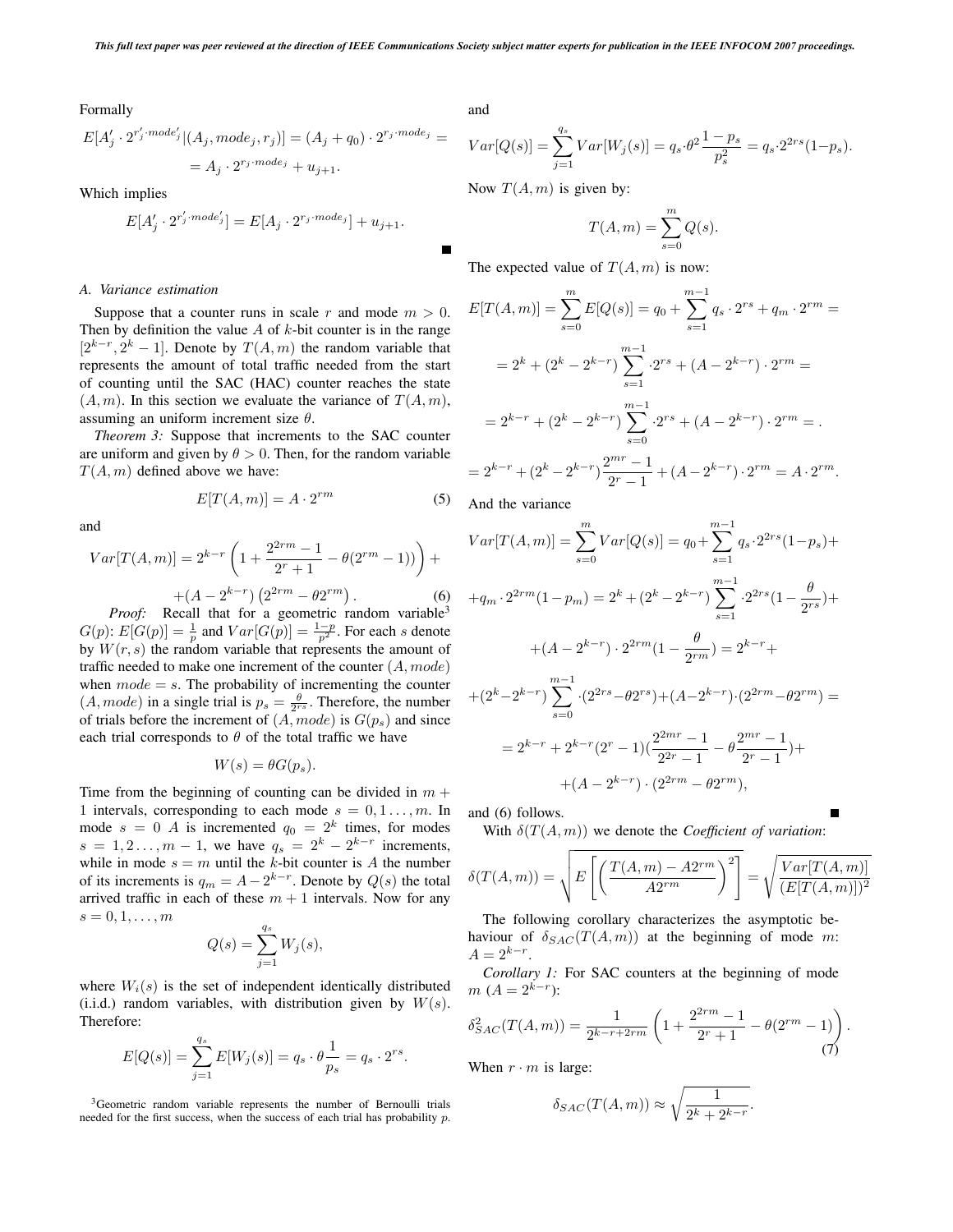*Proof:* The equality (7) follows directly from (5) and (6). When  $r \cdot m$  is large

$$
\delta_{SAC}(T(A,m)) \approx \sqrt{\frac{1}{2^{k-r+2rm}} \frac{2^{2rm}}{2^r+1}} = \sqrt{\frac{1}{2^k+2^{k-r}}}.
$$

In HAC case we have the following

*Theorem 4:* Suppose that the increments to the HAC counter are uniform and given by  $\theta > 0$  with relative DRAM access frequency  $\eta$ . Then, for the random variable  $T(A, m)$ defined above it holds:

$$
E[T(A,m)] = A \cdot 2^{rm}
$$
 (8)

$$
Var[T(A, m)] = A \cdot 2^{rm} \cdot \theta(\eta - 1).
$$
 (9)  
Proof: As in the proof of Theorem 3, we divide the

time into  $m + 1$  intervals, each corresponding to one mode  $s = 0, 1, \ldots, m$  and denote by  $W(s)$  the amount of traffic needed to make one increment of the HAC counter at mode s. Thus,  $W(s)$  is given by the amount of traffic needed for the **DRAM** counter B to overflow (ie. become larger than  $\frac{2^{rs}}{r}$ ) which is equal to the sum of  $b = \frac{2^{rs}}{r \theta}$ ) i.i.d. random variables  $Z_i \equiv \theta G(\frac{1}{\eta})$ . Therefore

$$
W(s) = \sum_{i=1}^{b} Z_i.
$$

For  $W(s)$  we have

$$
E[W(s)] = \sum_{i=1}^{b} E[Z_i] = b \cdot \theta \cdot \frac{1}{\frac{1}{\eta}} = 2^{rs}.
$$

and

and

$$
Var[W(s)] = \sum_{i=1}^{b} Var[Z_i] = b \cdot \theta^2 \cdot \frac{1 - \frac{1}{\eta}}{\frac{1}{\eta^2}} = 2^{rs} \cdot \theta(\eta - 1).
$$

Now, the amount of traffic  $Q(s)$  that corresponds to mode s is given by the sum of  $q_s$  i.i.d. random variables  $W_j(s)$ identically distributed as  $W(s)$ :  $Q(s) = \sum_{j=1}^{q_s} W_j(s)$ . Note that  $Var[W(s)] = \theta(\eta - 1) \cdot E[W(s)]$  which implies that

$$
E[Q(s)] = q_s \cdot 2^{rs}
$$

and

$$
Var[Q(s)] = \theta(\eta - 1) \cdot q_s \cdot 2^{rs} = \theta(\eta - 1) \cdot E[Q(s)]. \tag{10}
$$

Thus, for  $T(A, m) = \sum_{s=0}^{m} Q(s)$ , from the proof of Theorem<br>3 we conclude that (8) is satisfied. Now (9) follows from (8) 3 we conclude that (8) is satisfied. Now (9) follows from (8) and (10). п

From the previous theorem we get:

$$
\delta_{HAC}(T(A,m)) = \sqrt{\frac{A \cdot 2^{rm} \cdot \theta(\eta-1)}{(A \cdot 2^{rm})^2}} = \sqrt{\frac{\theta(\eta-1)}{A \cdot 2^{rm}}}.
$$

**Remark 1.** The variance calculated above neglected the initial period when  $\frac{inc}{2^{r \cdot mode[i]}} > \frac{1}{\eta}$ , during which the HAC is identical to the SAC. Since the SAC error is smaller than the HAC error in this regime, we do not use the hybrid scheme until the end of this period. Thus, the real HAC error is strictly less than the HAC error presented above. However, the difference is small since the initial period takes a relatively short period of time.

**Remark 2.** Note that from the Cauchy-Schwartz inequality, for any real valued random variable  $X: \sqrt{E(X^2)} \geq E(|X|)$ . Taking X to be the relative error of  $T(A, m)$ .  $E(|X|)$ . Taking X to be the relative error of  $T(A,m)$ ,<br> $X = T(A,m) - A2^{rm}$  the previous inequality implies that the  $X = \frac{T(A,m) - A2^{rm}}{A2^{rm}}$ , the previous inequality implies that the expected relative error is not greater than  $\delta(T(A,m))$ . expected relative error is not greater than  $\delta(T(A, m))$ :

$$
E\left[\left|\frac{T(A,m) - A2^{rm}}{A2^{rm}}\right|\right] \le \delta(T(A,m))
$$

# V. RESOURCE CONTROL

In this section we discuss possible approaches for controlling two variables that determine accuracy of our schemes:  $k$ and  $n$ .

#### *A. Allocating* q *bits in two parts.*

The basic question is the following. Given  $q$  bits of available memory for a counter  $(A, mode)$ , how many bits should we allocate to  $A$  and  $mode$ ? Allocating more bits to  $A$  gives less space for mode and therefore implies a potentially larger scale  $r$ . Larger  $r$  implies larger errors for fixed  $k$ . Figure 3 depicts the graphs of  $\delta_{SAC}(T(A,m))$  for  $k = 8$  allocating bits for A, in three modes  $r = 1, 2, 3$ , in the SAC case. On the other hand, allocating too much space for storing *mode* might waste precious space for A. Thus, for a single counter (of size  $q$ ) one possible way to choose the values  $k$  and  $l$  is to pick  $k$  and  $l = q-k$  for which  $\delta(T(A(k), mode(k)))$  is minimized. Thus, assuming that the performance objective is minimizing the value of  $\delta(T(A(k), mode(k)))$  then k should be dynamically updated to a value that minimizes  $\delta(T(A(k), mode(k))).$ 

In the case of multiple counters we should pick a common  $k$ for all counters. The performance objective can depend on various factors. For example some counters might require higher precision then others; for various applications counters with very low or very high values might be more important than others. In general, for *n* counters:  $(A_i, mode_i)$ , picking the optimal  $k$  is formally equivalent to the optimization problem:

$$
\min \sum_{i=1}^{n} f_i(A_i(k), mode(k), \delta(T(A_i(k), mode(k)))). \quad (11)
$$

Here  $f_i$  are cost functions. If none of the counters is prioritized by default,  $f_i$  is independent of i. One should be careful since changing  $k$  might cause change of scale  $r$ and all counters should be re-normalized to take into account the new conditions. This re-normalization can be done in a straightforward manner and will not be discussed here.

## *B. Controlling the* η

In the HAC case an important parameter that determines accuracy of active counters is relative DRAM access frequency  $\eta$ . Lower  $\eta$  corresponds to better accuracy of the HAC counters. However, there exist a tradeoff between the usage of DRAM and the accuracy of the HAC scheme. The performance bottleneck in many network processors is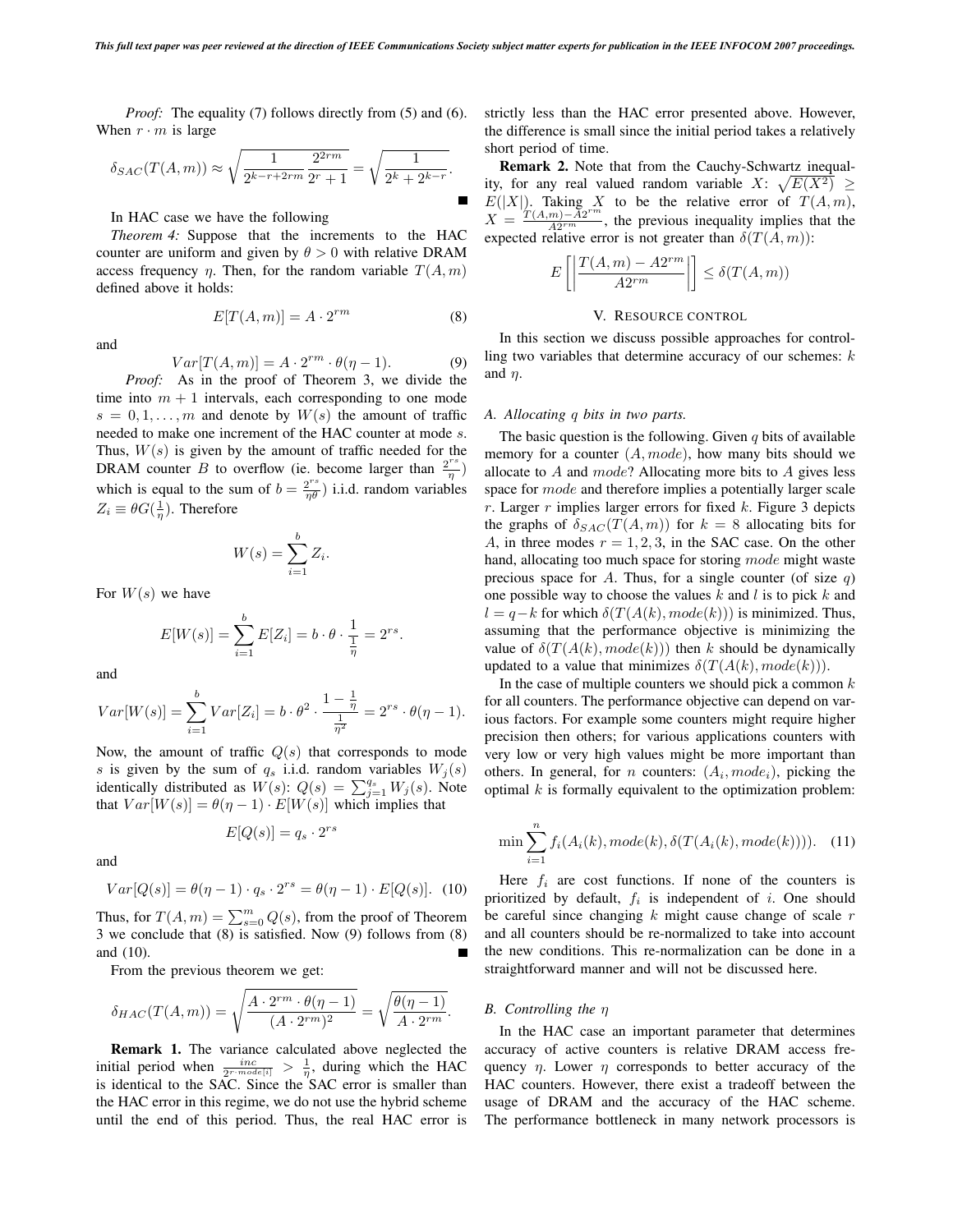

Fig. 3. Coefficient of variation  $\delta_{SAC}(T(A,m))$  for  $r = 1, 2, 3$  and  $\theta =$  $1, 1000; k = 8.$ 

the system bus and DRAM bandwidth. From the point of exploitation of this resource we can distinguish two cases:

1. The devoted number of DRAM accesses used by HAC in a unit of time  $\Delta$  (say 1 sec) is constant and is given by  $\alpha$ .

2. DRAM bandwidth is shared between HAC and other applications.

In both cases we can isolate the buffer for storing the DRAM access queries required by HAC. The rate by which this buffer is serviced depends on the level of utilization and the DRAM bandwidth resource allocation algorithm. Bearing in mind that  $\eta$  is the parameter that controls the arrival rate to this buffer, we can exploit ideas from the large spectrum of AQM algorithms. For example we can control  $\eta$  based on queue length; by tracking the low pass filter of the queue length as in RED like schemes [9], [7], [8] we can dynamically update  $\eta$  to keep the queueing delay low. Virtual queue techniques can be used as well [10], [13], as well as other control strategies. For the stability of such control schemes, it is beneficial that there does not exist feedback delay unlike the case of TCP/AQM where feedback delays can be significant and dangerous from the stability point of view.

The HAC algorithm defined in Section III assumes invariant sampling rate  $\eta$ . In the context of variable  $\eta$  the augmenting DRAM counters  $B[i]$  should take into account the sampling rate. To do this, we can track  $\eta[i]$  - the sampling rate at the last update of *i*-th DRAM counter  $B[i]$ . At every update of the counter  $B[i]$  we first re-normalize  $B[i]$  taking into account the current  $\eta$ :

$$
B[i] := B[i] \cdot \frac{\eta[i]}{\eta},
$$

then reset  $\eta[i]$  to the current value of  $\eta$ 

$$
\eta[i] := \eta.
$$

After this, continue with updating the counter  $B[i]$ . By doing this unbiasedness of the appropriate counters is preserved. In normal conditions, measurements [14] show that, on typical 150Mbps+ links, basic IP parameters (such as the number of active connections, proportion of TCP traffic, aggregate IP



Fig. 4. Relative error for a single SAC with unit increments;  $q = 12, k = 8$ .



Fig. 5. Relative error for a single HAC with unit increments;  $q = 12, k = 8$ .

traffic, etc.) do not change dramatically in short time periods which protects  $\eta$  from large oscillations.

**Remark 3.** At highly loaded links, DRAM bandwidth and network processors are also highly utilized and therefore necessitate higher  $\eta$ . While the accuracy of HAC scheme decreases as  $\eta$  increases, at highly loaded links counter values grow as well which is beneficial for HAC accuracy. However, we are unable to quantify this tradeoff between link (DRAM bandwidth) utilization and HAC accuracy since it is a function of other network processor parameters which are hard to characterize.

**Remark 4.** A relatively small queue for storing DRAM updates can (in conjunction with appropriate queue management algorithm) ensure virtually zero loss of data (see [22]).

## VI. EVALUATION

In the first experiment<sup>4</sup> we evaluate the behavior of a single SAC (and HAC) counter over a stream of unit increments. The stream length is  $L = 1000000$ . Figures 4 and 5 depict observed relative errors of SAC and HAC respectively, together with the corresponding coefficient of variation. The counter size is  $q = 12$  and  $k = 8$ .

Both SAC and HAC are designed to accept nonuniform increments. The technical report [20] contains experiments that show the behavior of both schemes under nonuniform increments given by a NLANR trace [15].

## *A. Errors versus counter size* q

In this experiment we evaluate the average errors for SAC and HAC as a function of counter size  $q$ . We use

<sup>4</sup>All MATLAB simulations used in this section can be downloaded from http://www.hamilton.ie/person/rade/AC/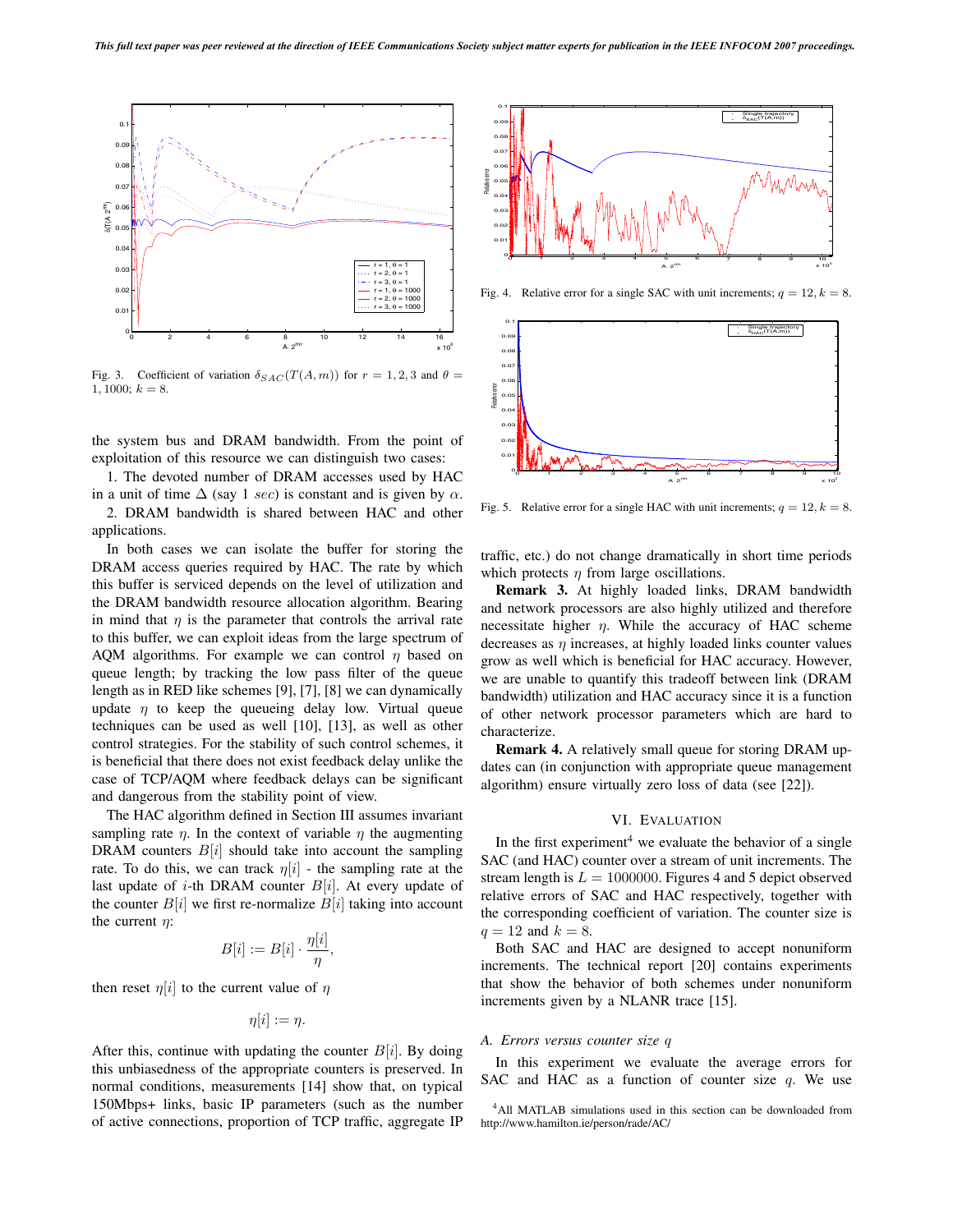

Fig. 6. SAC. Average errors for different values of q.



Fig. 7. HAC. Average errors for different values of q. Stream length 500000 unit increments

the cost function  $f(A(k), mode(k), \delta(T(A(k), mode(k))))$  =  $\delta(A(k), mode(k))$  for dividing q bits in two parts.

Figure 6 depicts the results based on a stream with unit increments in the SAC case. Averages are based on 10 independent runs. Figure 6 also contains the  $\delta_{SAC}(T(A(k), mode(k)))$  for k that minimizes the cost function. As we already noticed (Remark 2, Section IV-A) the coefficient of variation  $\delta$  is greater than the expected relative error.

In the HAC case the comparison between errors and counter size is not that straightforward as it depend on several other factors:  $\eta$  and the value of the counter  $A \cdot 2^{r \cdot mode}$ . In the SAC case the rounding error which is of order<sup>5</sup>  $O(\frac{1}{2^k})$  is<br>negligible compared to expected  $\delta_{CAG}$  and we neglected it negligible compared to expected  $\delta_{SAC}$  and we neglected it in computing the expected error  $\delta_{SAC}$ . However, in HAC case  $\delta_{HAC}$  can be much smaller and for estimating the error we use  $\delta'_{HAC}(T(A, mode)) = \delta_{HAC}(T(A, mode)) + \frac{1}{A}$ .<br>Figure 7 depicts the errors of the HAC estimates after 500000 Figure 7 depicts the errors of the HAC estimates after 500000 unit increments averaged over 10 independent runs, and two different  $\eta$ : 8 and 32.

#### *B. Case study: MSF*

In this section we investigate the effects that active counters could have on one of the state of the art algorithms for

<sup>5</sup>We track the top k bits( $A \sim 2^k$ ).

|          | a |   | りつ |
|----------|---|---|----|
| Standard |   |   | Δ  |
| With AC  | റ | 6 | 6  |

TABLE I

PARAMETERS OF MSF COUNTER SIZE AND FLOW ENTRY SIZE.

identification of heavy hitters: Multistage Filters (MSF)[6]. As we said, previously proposed passive counters [18], [16], [17], [22] cannot be used since they store full counter information in DRAM, which is too slow to track the conservative-update step of MSF. MSF uses memory divided in two parts. The first part contains d levels with b counters (of size of  $q$  bits) on each level, while the second part contains the hash table that keeps information on heavy hitters; we denote by  $FC$  the number of available flow entries and by  $S$  the size of a flow entry, in bits. We use S bits of a flow entry to track information on the flow size  $(S_1$  bits) and the flow identifier + hash overhead  $(S_2 = S - S_1)$  bits). Table I determines the parameters for two cases: one without active counter enhancements (standard), and another with active counters (with AC).

Smaller sizes of counters allow more counters per stage and more flow entries. The price that must be paid is the inaccuracy caused by smaller counters. Here we show that the gain obtained by more counters outweight the inaccuracy of small counters. We run MSF over two unidirectional NLANR traces: MRA and FRG [15]. The average number of packets per second is 60K (MRA) and 69K (FRG). The average throughput is 285Mbps (MRA) and 428Mbps (FRG). The available SRAM memory is 40Kbit. We use the recommendation from [6] to determine other parameters of MSF  $(b,d \text{ and } FC)$  in both cases. Since in both cases counters are not large enough (the largest is of order of magnitude of  $10<sup>7</sup>$ ) to exploit the benefit of HAC for simplicity we use only  $SAC^6$ . By using the cost function  $f_i(A_i(k), mode_i(k), \delta_{SAC}(T(A_i(k), mode_i(k))))$  =  $\delta_{SAC}(T(A_i(k), mode_i(k)))$  the optimization criterion stabilizes k at value  $k_1 = 6$  for the basic 9-bit counters. For 16-bit (flow container) counters that track flow sizes the value of  $k$ that solves the same optimization problem is  $k_2 = 12$ .

The metric of interest is the average error for the set of flows indexed by the set  $I$  defined as in [6] by:

$$
Err(I) = \frac{\sum_{i \in I} |est(f_i) - r(f_i)|}{\sum_{i \in I} r(f_i)}
$$
(12)

Here  $r(f_i)$  is the exact size of flow  $f_i$  and  $est(f_i)$  is the MSF estimate. By  $L_K$  we denote the set of top- $K$  flows. We evaluate the average errors for the top-100, top-250, top-500 and top-1000 flows. The results are presented in Figures 8 and 9. Observe that the errors of top-100 flows are approximately the same both with and without SAC, while the ratio between the errors  $Err(L_K)$  for MSF with standard counters and MSF with SAC grows as  $K$  grows: MSF with SAC gives up to 6 times smaller errors in measuring the top-1000 flows. In parallel we show the errors of MSF with SAC using half as much memory (20Kbit).

<sup>6</sup>Using HAC would give errors that are strictly less then using only SAC, but the difference is not significant in the present experiment, so we concentrate on SAC only.